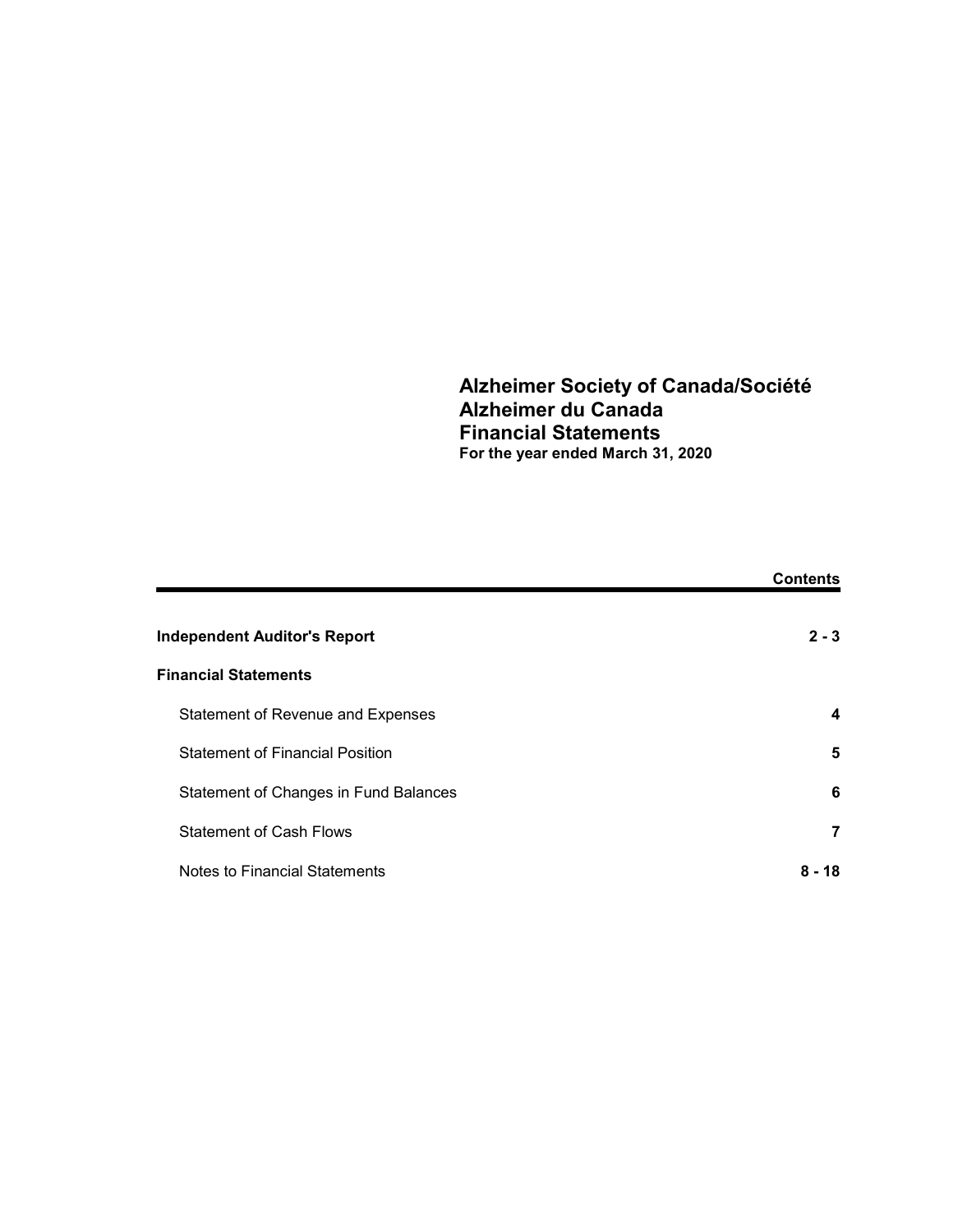

Tel: 905 270-7700 Fax: 905 270-7915 Toll-free: 866 248 6660 www.bdo.ca

# Independent Auditor's Report

# To the Directors of Alzheimer Society of Canada/Société Alzheimer du Canada

## Opinion

We have audited the financial statements of Alzheimer Society of Canada/Société Alzheimer du Canada (the "Society"), which comprise the statement of financial position as at March 31, 2020, and the statements of revenue and expenses, changes in fund balances and cash flows for the year then ended, and notes to the financial statements, including a summary of significant accounting policies.

In our opinion, the accompanying financial statements present fairly, in all material respects, the financial position of the Society as at March 31, 2020, and the results of its operations and its cash flows for the year then ended in accordance with Canadian accounting standards for not-for-profit organizations.

### Basis for Opinion

We conducted our audit in accordance with Canadian generally accepted auditing standards. Our responsibilities under those standards are further described in the Auditor's Responsibilities for the Audit of the Financial Statements section of our report. We are independent of the Society in accordance with the ethical requirements that are relevant to our audit of the financial statements in Canada, and we have fulfilled our other ethical responsibilities in accordance with these requirements. We believe that the audit evidence we have obtained is sufficient and appropriate to provide a basis for our opinion.

### Responsibilities of Management and Those Charged with Governance for the Financial **Statements**

Management is responsible for the preparation and fair presentation of these financial statements in accordance with Canadian accounting standards for not-for-profit organizations, and for such internal control as management determines is necessary to enable the preparation of financial statements that are free from material misstatement, whether due to fraud or error.

In preparing the financial statements, management is responsible for assessing the Society's ability to continue as a going concern, disclosing, as applicable, matters related to going concern and using the going concern basis of accounting unless management either intends to liquidate the Society or to cease operations, or has no realistic alternative but to do so.

Those charged with governance are responsible for overseeing the Society's financial reporting process.

### Auditor's Responsibilities for the Audit of the Financial Statements

Our objectives are to obtain reasonable assurance about whether the financial statements as a whole are free from material misstatement, whether due to fraud or error, and to issue an auditor's report that includes our opinion. Reasonable assurance is a high level of assurance, but is not a guarantee that an audit conducted in accordance with Canadian generally accepted auditing standards will always detect a material misstatement when it exists. Misstatements can arise from fraud or error and are considered material if, individually or in the aggregate, they could reasonably be expected to influence the economic decisions of users taken on the basis of these financial statements.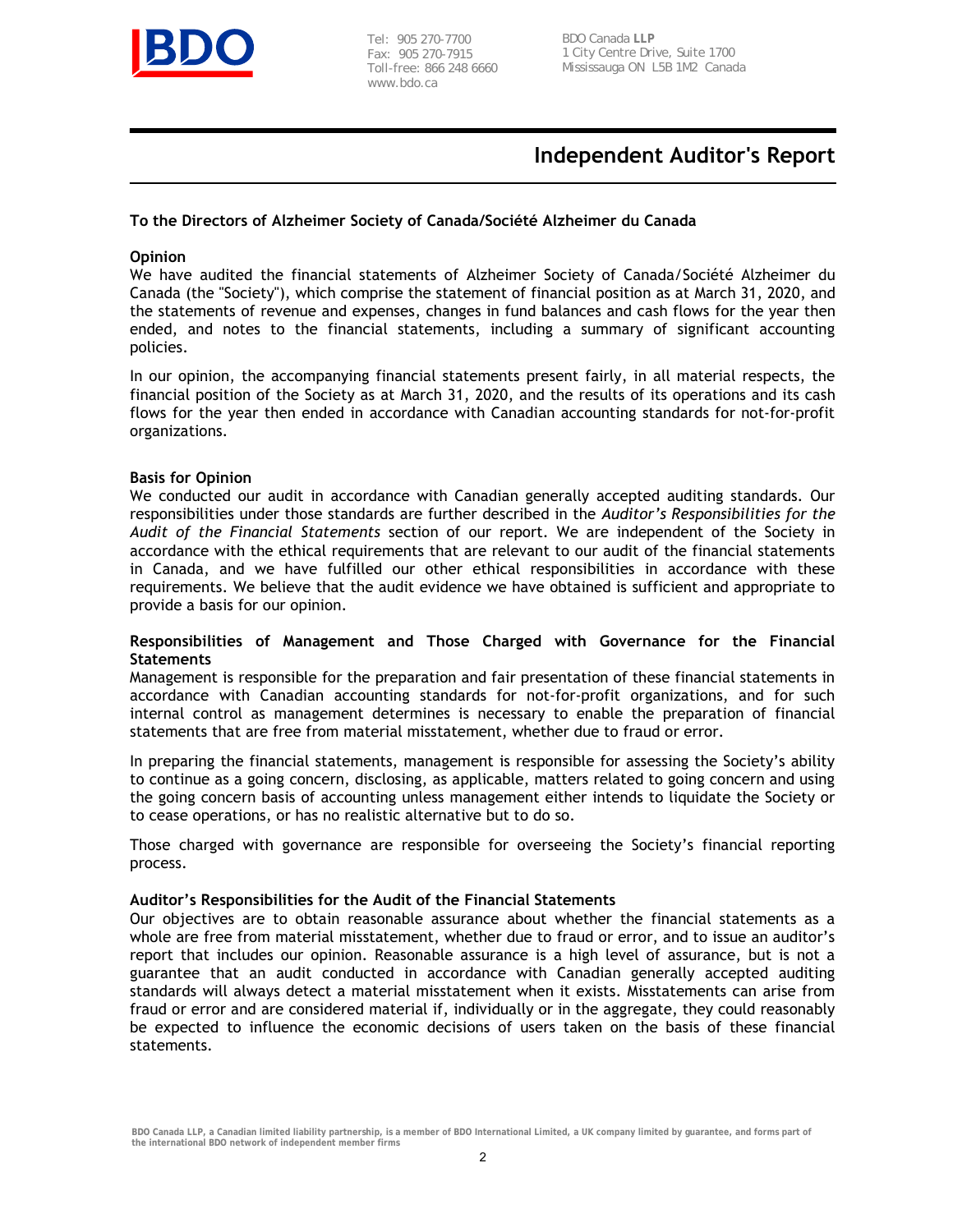# Independent Auditor's Report (continued)

As part of an audit in accordance with Canadian generally accepted auditing standards, we exercise professional judgment and maintain professional skepticism throughout the audit. We also:

- Identify and assess the risks of material misstatement of the financial statements, whether due to fraud or error, design and perform audit procedures responsive to those risks, and obtain audit evidence that is sufficient and appropriate to provide a basis for our opinion. The risk of not detecting a material misstatement resulting from fraud is higher than for one resulting from error, as fraud may involve collusion, forgery, intentional omissions, misrepresentations, or the override of internal control.
- Obtain an understanding of internal control relevant to the audit in order to design audit procedures that are appropriate in the circumstances, but not for the purpose of expressing an opinion on the effectiveness of the Society's internal control.
- Evaluate the appropriateness of accounting policies used and the reasonableness of accounting estimates and related disclosures made by management.
- Conclude on the appropriateness of management's use of the going concern basis of accounting and, based on the audit evidence obtained, whether a material uncertainty exists related to events or conditions that may cast significant doubt on the Society's ability to continue as a going concern. If we conclude that a material uncertainty exists, we are required to draw attention in our auditor's report to the related disclosures in the financial statements or, if such disclosures are inadequate, to modify our opinion. Our conclusions are based on the audit evidence obtained up to the date of our auditor's report. However, future events or conditions may cause the Society to cease to continue as a going concern.
- Evaluate the overall presentation, structure and content of the financial statements, including the disclosures, and whether the financial statements represent the underlying transactions and events in a manner that achieves fair presentation.

We communicate with those charged with governance regarding, among other matters, the planned scope and timing of the audit and significant audit findings, including any significant deficiencies in internal control that we identify during our audit.

BDO Canada LLP

Chartered Professional Accountants, Licensed Public Accountants

Mississauga, Ontario June 26, 2020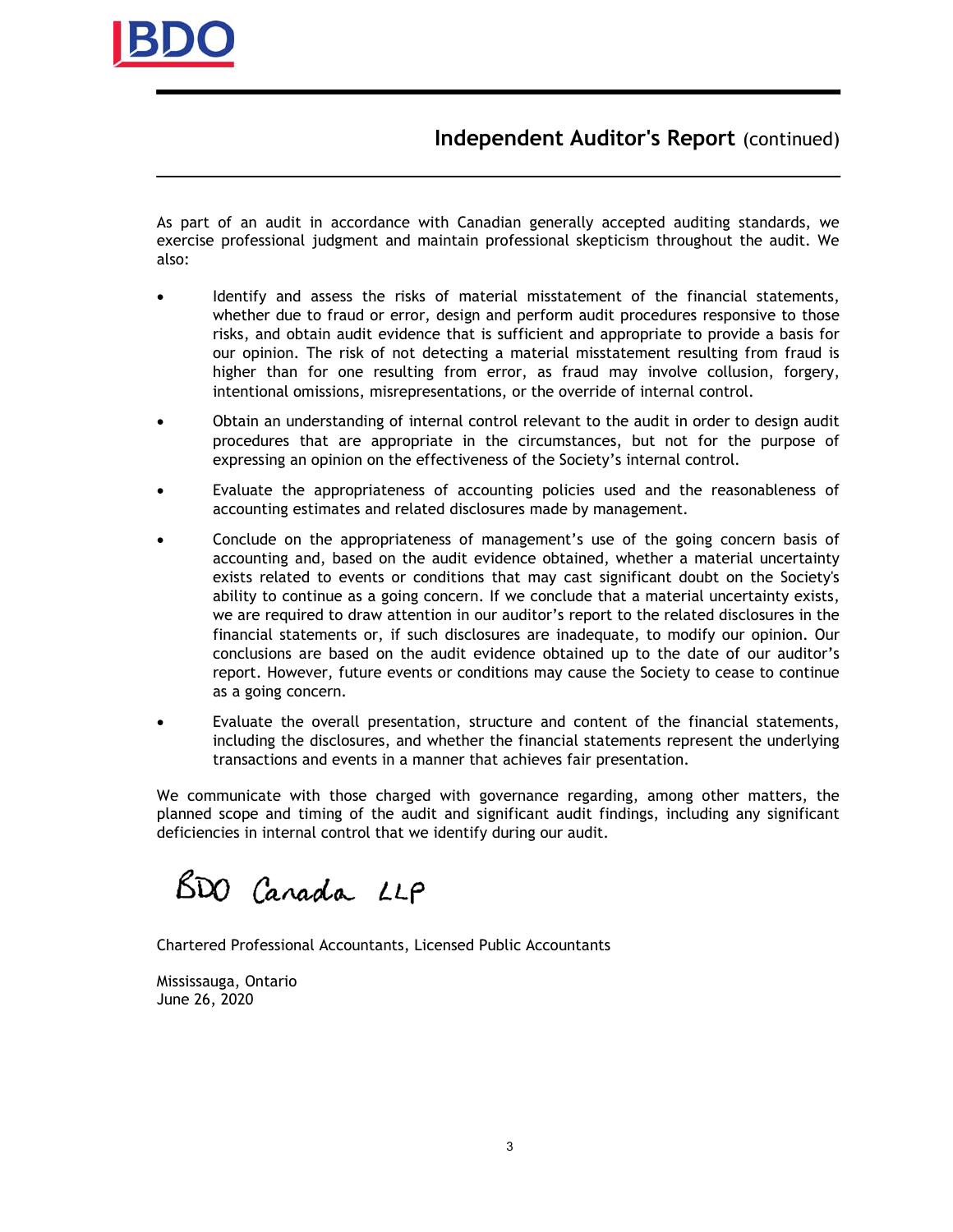# Alzheimer Society of Canada/Société Alzheimer du Canada Statement of Revenue and Expenses

| For the year ended March 31                                                                            | 2020                            | 2019                         |
|--------------------------------------------------------------------------------------------------------|---------------------------------|------------------------------|
| <b>Revenue</b><br>Support from the public<br>Individual giving and direct marketing<br><b>Bequests</b> | \$10,212,462<br>4,261,800       | \$<br>9,831,927<br>1,987,587 |
| Corporate and foundation giving                                                                        | 1,937,790                       | 1,575,174                    |
| Total support from the public                                                                          | 16,412,052                      | 13,394,688                   |
| Government<br>Partner charities (Note 9)<br>Investment and other income (Note 3c)                      | 114,421<br>7,004,197<br>693,753 | 6,845,741<br>1,039,469       |
| <b>Total revenue</b>                                                                                   | 24,224,423                      | 21,279,898                   |
| <b>Expenses</b><br>Programs<br><b>Services</b><br>Research                                             | 3,138,177<br>3,758,742          | 2,664,381<br>3,828,926       |
| Partner charities (Note 9)<br>Government health programs                                               | 15,283,986<br>114,421           | 12,918,873                   |
| Total program expenses                                                                                 | 22,295,326                      | 19,412,180                   |
| Support<br>Fundraising<br>Administration (Note 13)                                                     | 933,438<br>497,928              | 847,200<br>688,544           |
| Total support expenses                                                                                 | 1,431,366                       | 1,535,744                    |
| <b>Total expenses</b>                                                                                  | 23,726,692                      | 20,947,924                   |
| Excess of revenue over expenses before<br>unrealized investment losses                                 | 497,731                         | 331,974                      |
| Unrealized investment losses (Note 3d)                                                                 | (696, 725)                      | (97, 743)                    |
| Excess (deficiency) of revenue over expenses                                                           | $(198, 994)$ \$<br>\$           | 234,231                      |

The accompanying notes are an integral part of these financial statements.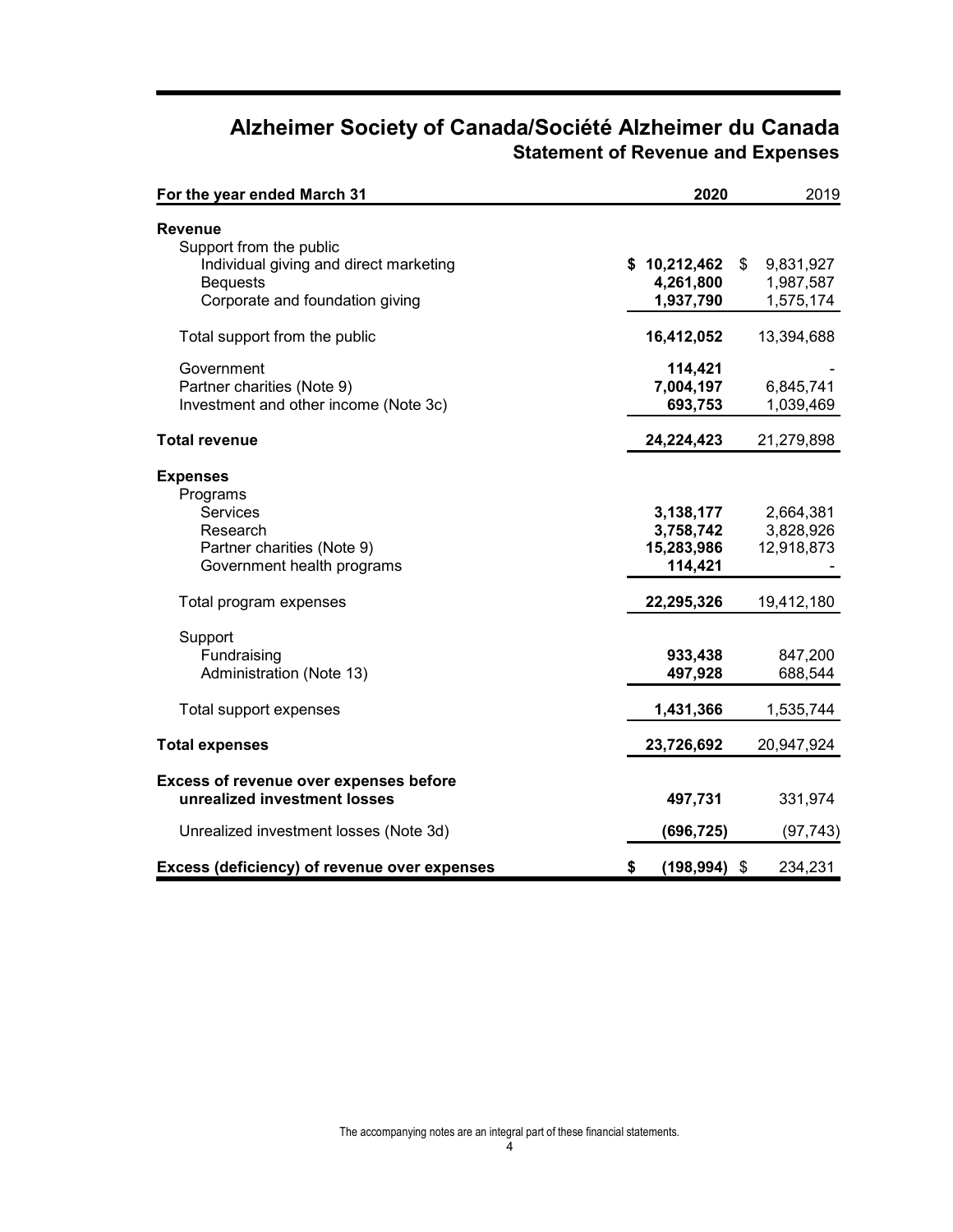| March 31                                                                                                                                                                                     | 2020 |                                                         |    | 2019                                                   |
|----------------------------------------------------------------------------------------------------------------------------------------------------------------------------------------------|------|---------------------------------------------------------|----|--------------------------------------------------------|
| Assets                                                                                                                                                                                       |      |                                                         |    |                                                        |
| Current<br>Cash<br>Short-term investments (Note 3a)<br>Accounts receivable (Note 2)<br>Prepaid expenses                                                                                      | \$   | 2,558,503<br>320,475<br>3,365,930<br>325,196            | \$ | 3,903,211<br>316,133<br>3,348,660<br>43,555            |
| Long-term investments (Note 3b)<br>Restricted long-term investments (Note 3b)<br>Property and equipment (Note 4)<br>Intangible asset                                                         |      | 6,570,104<br>8,231,473<br>1,181,241<br>64,518<br>80,552 |    | 7,611,559<br>8,723,392<br>1,251,945<br>32,147          |
|                                                                                                                                                                                              |      | \$16,127,888                                            |    | \$17,619,043                                           |
| <b>Liabilities and Fund Balances</b>                                                                                                                                                         |      |                                                         |    |                                                        |
| <b>Current</b><br>Accounts payable and accrued liabilities (Note 5)<br>Deferred revenue (Note 6)<br>Research grants payable (Note 7)                                                         | \$   | 3,404,499<br>2,183,102<br>1,978,643                     | \$ | 4,312,801<br>2,220,692<br>1,684,287                    |
|                                                                                                                                                                                              |      | 7,566,244                                               |    | 8,217,780                                              |
| Deferred revenue (Note 6)<br>Research grants payable (Note 7)                                                                                                                                |      | 2,132,112<br>606,599                                    |    | 2,265,598<br>1,213,738                                 |
|                                                                                                                                                                                              |      | 10,304,955                                              |    | 11,697,116                                             |
| <b>Fund balances</b><br>Endowment fund (Note 8)<br>Invested in property and equipment<br>Internally restricted operating reserve<br>Internally restricted research fund<br>Unrestricted fund |      | 986,296<br>64,518<br>2,431,648<br>1,725,794<br>614,677  |    | 938,998<br>32,147<br>2,431,648<br>1,725,794<br>793,340 |
|                                                                                                                                                                                              |      | 5,822,933                                               |    | 5,921,927                                              |
|                                                                                                                                                                                              |      | \$16,127,888                                            |    | \$17,619,043                                           |

# Alzheimer Society of Canada/Société Alzheimer du Canada Statement of Financial Position

. Director

On behalf of the Board:<br> $\frac{1}{\sqrt{4\pi}}\sqrt{4\pi}$ 

. Director

The accompanying notes are an integral part of these financial statements.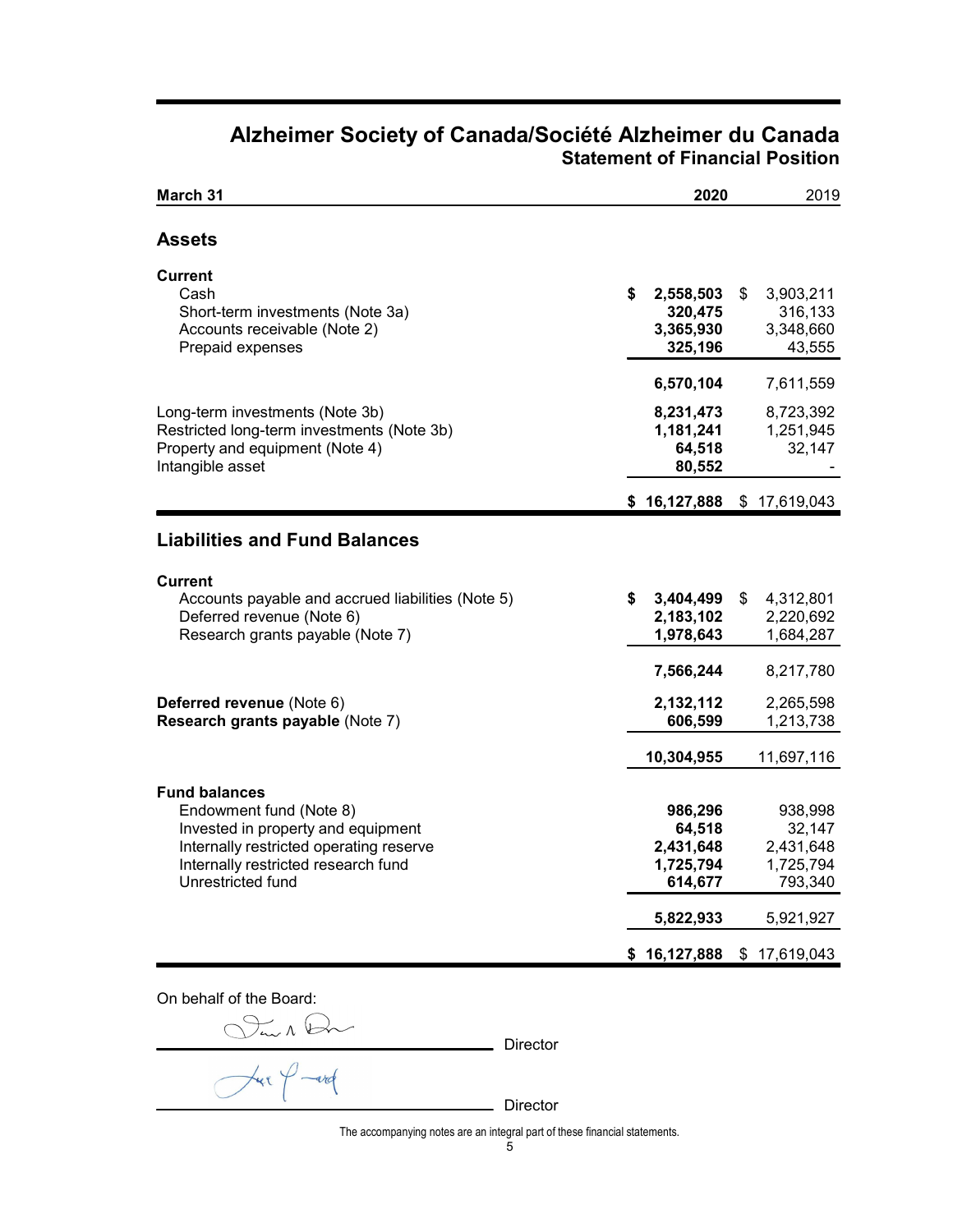# Alzheimer Society of Canada/Société Alzheimer du Canada Statement of Changes in Fund Balances

# For the year ended March 31

|                                                              |    | Endowment<br>(Note 8) |   | Invested in<br><b>Fund Property and</b><br><b>Equipment</b> | Internally<br><b>Restricted</b><br>Operating<br><b>Reserve</b> | Internally<br><b>Restricted</b><br><b>Fund</b> |    | <b>Research Unrestricted</b><br><b>Fund</b> |    | 2020       | 2019                  |
|--------------------------------------------------------------|----|-----------------------|---|-------------------------------------------------------------|----------------------------------------------------------------|------------------------------------------------|----|---------------------------------------------|----|------------|-----------------------|
| <b>Fund balance, beginning of year</b>                       | \$ | 938.998               | S | 32,147                                                      | \$2.431.648                                                    | \$1,725,794                                    | s. | 793.340                                     | S. |            | 5,921,927 \$5,677,696 |
| Excess (deficiency) of revenue over<br>expenses for the year |    | (52, 702)             |   | (19, 235)                                                   |                                                                | $\blacksquare$                                 |    | (127, 057)                                  |    | (198, 994) | 234,231               |
| Endowment contributions                                      |    | 100.000               |   | -                                                           | $\blacksquare$                                                 |                                                |    | ۰                                           |    | 100.000    | 10,000                |
| Purchase of property and equipment                           |    |                       |   | 51,606                                                      |                                                                | ٠                                              |    | (51,606)                                    |    |            |                       |
| <b>Fund balance, end of year</b>                             | S  | 986.296               | S | 64,518                                                      | \$2,431,648                                                    | \$1,725,794                                    | s. | 614.677                                     | S. |            | 5,822,933 \$5,921,927 |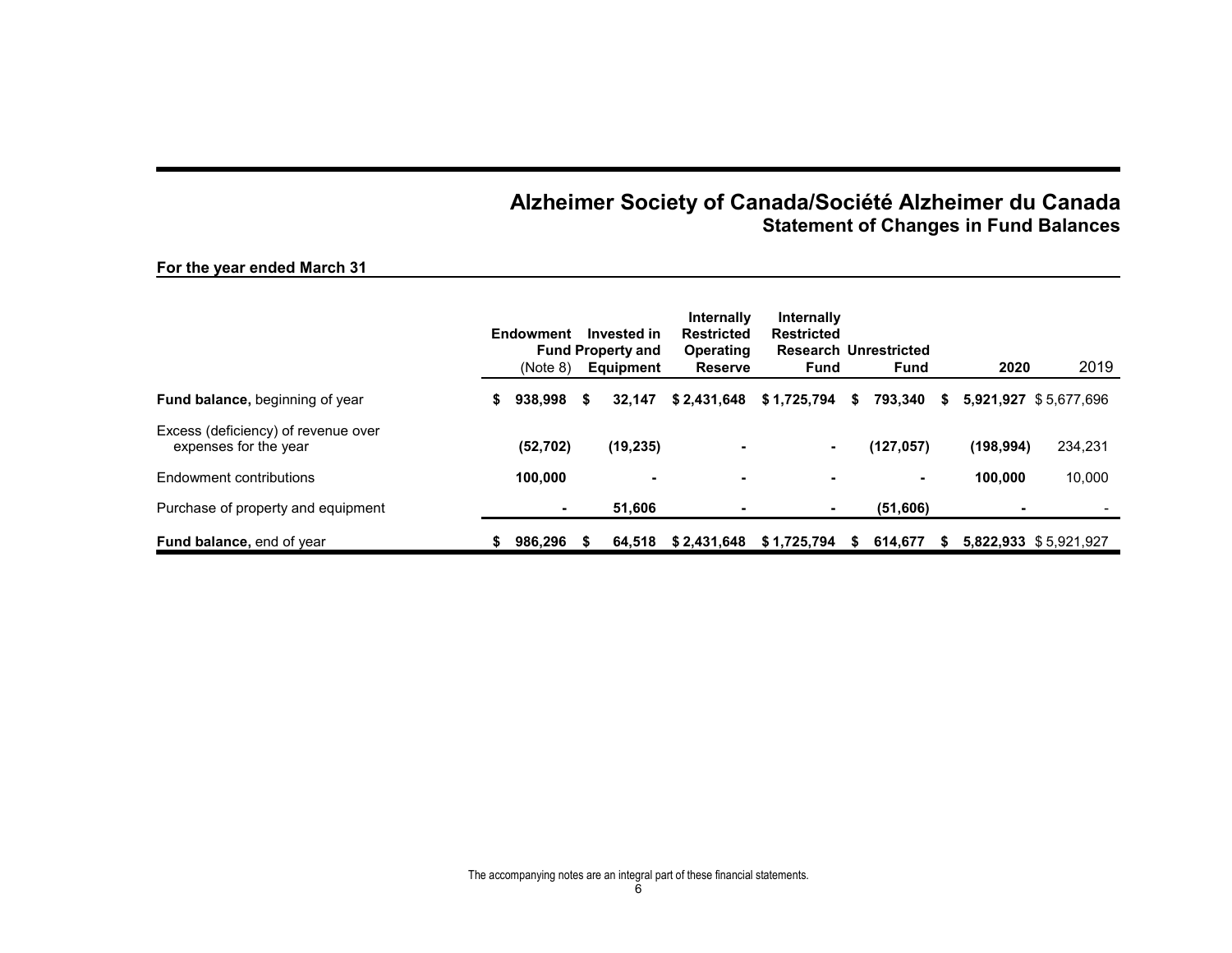# Alzheimer Society of Canada/Société Alzheimer du Canada Statement of Cash Flows

| For the year ended March 31                                                                                                         | 2020                  | 2019            |
|-------------------------------------------------------------------------------------------------------------------------------------|-----------------------|-----------------|
| Cash provided by (used in)                                                                                                          |                       |                 |
| <b>Operating activities</b><br>Excess (deficiency) of revenue over expenses                                                         | \$<br>$(198, 994)$ \$ | 234,231         |
| Adjustments required to reconcile excess (deficiency) of<br>revenue over expenses with net cash provided by operating<br>activities |                       |                 |
| Amortization of property and equipment                                                                                              | 19,235                | 22,764          |
| Unrealized losses on investments<br>Changes in non-cash working capital balances                                                    | 696,725               | 97,743          |
| Accounts receivable                                                                                                                 | (17, 270)             | 1,541,306       |
| Prepaid expenses                                                                                                                    | (281, 641)            | 5,499           |
| Accounts payable and accrued liabilities                                                                                            | (908, 302)            | (1, 159, 944)   |
| Deferred revenue                                                                                                                    | (171, 076)            | 6,678           |
| Research grants payable                                                                                                             | (312, 783)            | 254,389         |
|                                                                                                                                     | (1, 174, 106)         | 1,002,666       |
| <b>Investing activities</b>                                                                                                         |                       |                 |
| Purchase of short-term investments                                                                                                  | (4, 342)              | (4, 913)        |
| Purchase of long-term investments                                                                                                   | (134, 102)            | (494, 447)      |
| Purchase of property and equipment                                                                                                  | (51,606)              | (13,808)        |
| Development of intangible asset                                                                                                     | (80, 552)             |                 |
|                                                                                                                                     | (270, 602)            | (513, 168)      |
|                                                                                                                                     |                       |                 |
| <b>Financing activity</b><br><b>Endowment contributions</b>                                                                         | 100,000               | 10,000          |
| Increase (decrease) in cash during the year                                                                                         | (1, 344, 708)         | 499,498         |
| Cash, beginning of year                                                                                                             | 3,903,211             | 3,403,713       |
| Cash, end of year                                                                                                                   | \$<br>2,558,503       | \$<br>3,903,211 |

The accompanying notes are an integral part of these financial statements.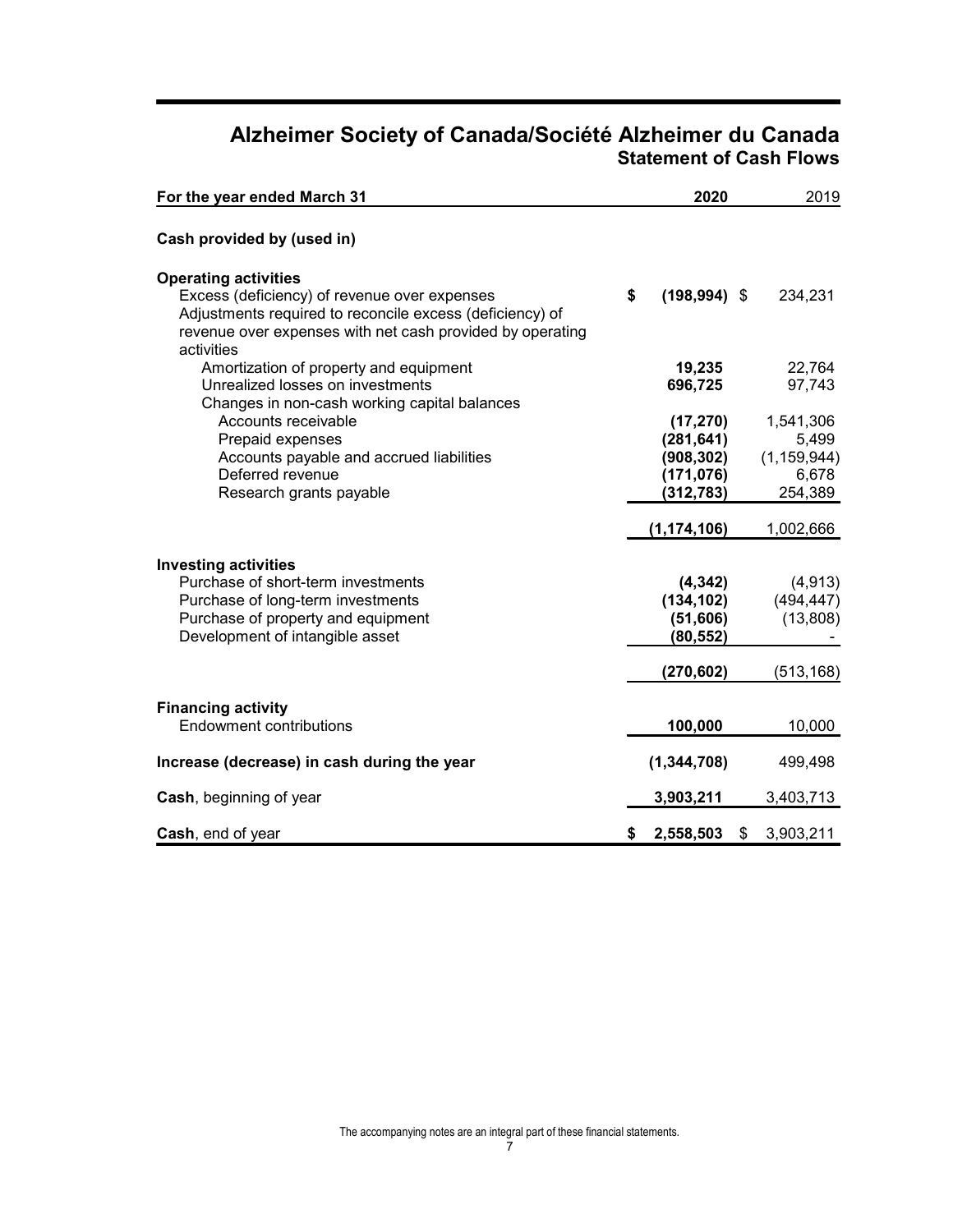## March 31, 2020

## 1. Summary of Significant Accounting Policies

### Purpose of the Organization

Alzheimer Society of Canada/Société Alzheimer du Canada is incorporated without share capital under the laws of Canada, continues under the Canada Not-for-Profit Corporations Act, and is registered with Canada Revenue Agency as a charitable organization. The Society identifies, develops and facilitates national priorities that enable its partners to effectively alleviate the personal and social consequences of Alzheimer's disease and related disorders, promotes research and leads the search for a cure.

The partners of the Society are the Provincial Alzheimer Societies across Canada. While control and ownership does not exist between or among any of these entities, the two levels of societies work closely together to alleviate the personal and social consequences of Alzheimer's disease. These financial statements reflect only the assets, liabilities and operations under the administration of the Society.

### Basis of Accounting

These financial statements have been prepared by management in accordance with Canadian accounting standards for not-for-profit organizations (ASPNO).

### Revenue Recognition

Contributions, including individual giving and direct marketing, bequests, corporate and foundation giving, partner charities, and government are recognized as revenue when the amount can be reasonably estimated and collection is reasonably assured. Restricted contributions are initially recorded as deferred revenue and are recognized as revenue in the year in which the related expenses are incurred.

Endowment contributions are recognized as direct increases to net assets. Endowments consist of donations made to the Society where the capital is required to be maintained in perpetuity.

Realized investment income includes interest, dividends and realized gains or losses on investments, and is reported net of fees, commissions and interest expense. Interest income is recorded using the accrual method and dividends are recorded when declared. Unrealized gains or losses on investments are disclosed as a separate component in the statement of revenue and expenses.

### Internally Restricted Net Assets

### Internally restricted operating reserve

The Society has set aside a percentage of expenditures as an operating reserve to provide continued funding of operations and ensure financial stability. In accordance with the operating reserve policy, the target for the reserve is 50% of the previous year's net expenditures plus contractual obligations net of research expenditures and direct mailing expenditures.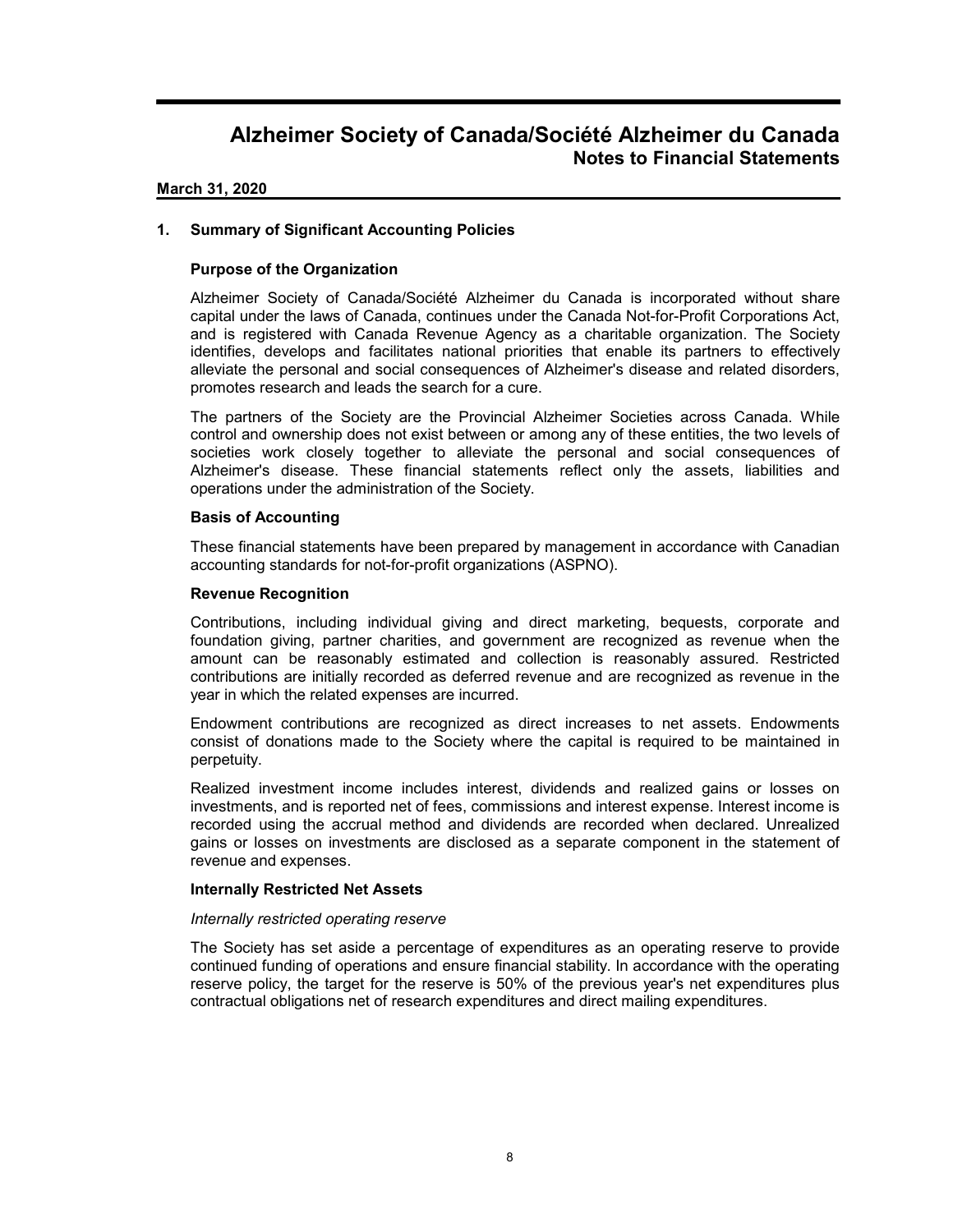## March 31, 2020

### 1. Summary of Significant Accounting Policies (continued)

Internally Restricted Net Assets (continued)

### Internally restricted research fund

The research fund is composed of internally restricted funds designated by the Board to be spent on the Alzheimer Society Research Program. The target balance for the research fund (in combination with externally restricted unexpended donations for research) is 100% of the total prior year's Alzheimer Society Research Program expense. The current excess will be expended to fund additional research over the next few years.

### Financial Instruments

### Initial measurement

Financial instruments are measured at fair value when issued or acquired. Transaction costs and financing fees relating to financial instruments that are measured subsequently at fair value are recognized in operations in the year in which they are incurred.

#### Subsequent measurement

The Society subsequently measures its financial assets and liabilities at cost or amortized cost less impairment, except for investments in pooled funds quoted in an active market, which are measured at fair value. All changes in fair value of the Society's investments are recorded in the statement of revenue and expenses and disclosed in Note 3.

For financial assets measured at cost or amortized cost, the Society regularly assesses whether there are any indications of impairment. If there is an indication of impairment, and the Society determines that there is a significant adverse change in the expected timing or amount of future cash flows from the asset, it recognizes an impairment loss in the statement of revenue and expenses. Any reversals of previously recognized impairment losses are recognized in operations in the year the reversal occurs.

### Use of Estimates

The preparation of financial statements in accordance with Canadian accounting standards for not-for-profit organizations requires management to make estimates and assumptions that affect the reported amounts of assets and liabilities at the date of the financial statements, and the reported amounts of revenue and expenses during the period. Actual results could differ from management's best estimates as additional information becomes available in the future.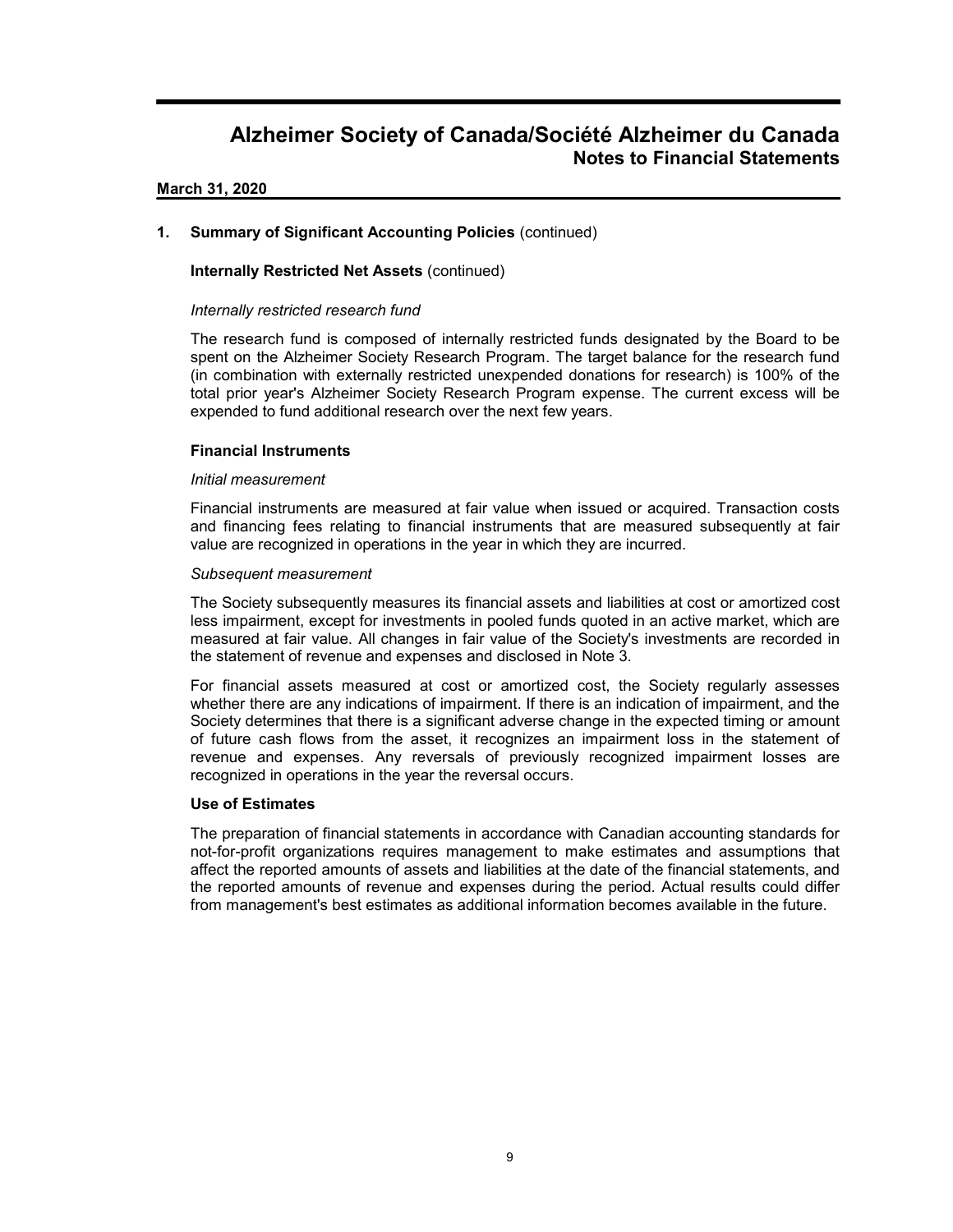## March 31, 2020

## 1. Summary of Significant Accounting Policies (continued)

### Property and Equipment

Property and equipment are recorded at cost. The Society provides for amortization using the straight-line method at rates designed to amortize the cost of the property and equipment over their estimated useful lives. The annual amortization rates are as follows:

| Furniture and fixtures | - 5 years            |
|------------------------|----------------------|
| Computer equipment     | - 3 years            |
| Leasehold improvements | - over term of lease |
| Telephone equipment    | - 5 years            |
| Web portal             | - 3 years            |

### Intangible Asset

Intangible asset consists of the costs associated with the development of a customer relationship management system (CRM). The CRM is recorded at cost. Amortization over its useful life will begin once the CRM is complete. The intangible asset's estimated useful life is 3 years, and completion is estimated to be in 2021.

### Accrued Research Funding

The Board of Directors annually approves specific commitments for research grants that are to be awarded to researchers for periods of up to three years. The liability for this funding is recorded in the year awarded and a charge is made against operations in that year. Disbursements of these awards are charged against the liability at the time the disbursements are made.

### Interfund Transfers and Allocations

The excess of revenue over expenses for the year is allocated in accordance with the Society's financial policy statements. Any residual excess is allocated to the Unrestricted Fund. Interfund transfers are made in accordance with policies and guidelines approved by the Board of Directors.

### Operating and Overhead Expenses

Certain operating and overhead expenses are allocated to other expense categories based upon reasonable estimates of staff time or costs incurred (Note 10).

## Donated Services

The operation of the Society is dependent on services provided by volunteers. Since these services are not normally purchased by the Society and due to the difficulty of determining their fair market value, donated services are not recorded in the accounts.

### Remuneration of the Board

Members of the Board of Directors are volunteers who serve without remuneration.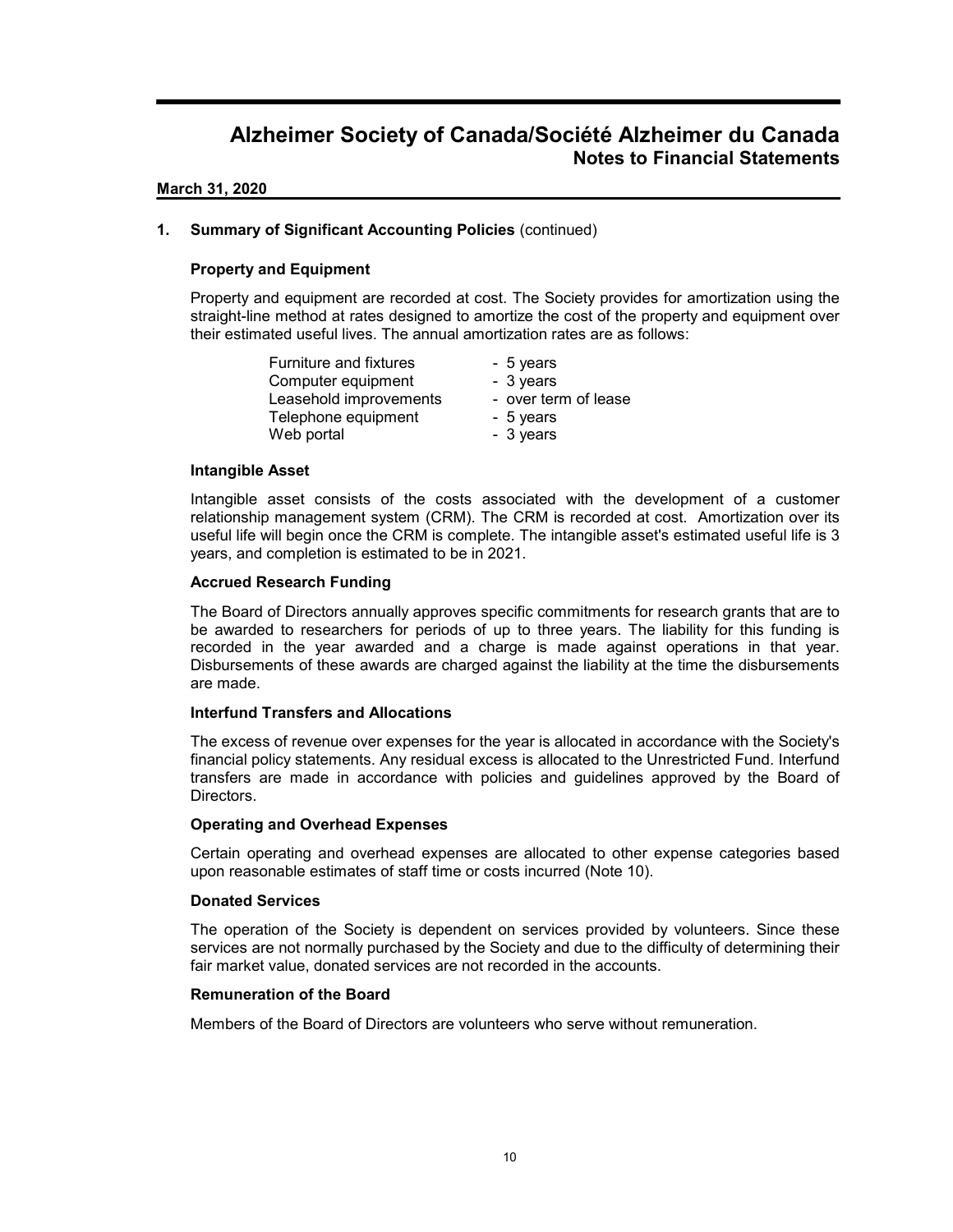# March 31, 2020

# 2. Accounts Receivable

|                                                                |   | 2020                            | 2019 |                                 |
|----------------------------------------------------------------|---|---------------------------------|------|---------------------------------|
| Government<br><b>Partner charities</b><br>Co-tenancy and other | S | 383,091<br>2,640,679<br>342,160 | S    | 274,992<br>2,477,562<br>596,106 |
|                                                                |   | 3,365,930                       | S    | 3,348,660                       |

## 3. Investments

a) Short-term investments consist of Foyston, Gordon & Payne Short Term Funds of \$320,475 (2019 - \$316,133).

b) Long-term investments consist of the following Foyston, Gordon & Payne Pooled funds:

|                                                                                               | 2020 |                                               |   | 2019                                          |
|-----------------------------------------------------------------------------------------------|------|-----------------------------------------------|---|-----------------------------------------------|
| Cash and cash equivalents<br>Fixed income securities<br>Canadian equities<br>Foreign equities | \$   | 90,324<br>4,789,620<br>1,184,509<br>3,348,261 | S | 92,837<br>4,869,566<br>1,649,223<br>3,363,711 |
|                                                                                               | S    | 9,412,714                                     | S | 9,975,337                                     |
| Long-term investments represent:                                                              |      | 2020                                          |   | 2019                                          |
| Long-term investments<br>Restricted long-term investments                                     | \$   | 8,231,473<br>1,181,241                        | S | 8,723,392<br>1,251,945                        |
|                                                                                               |      | 9,412,714                                     | S | 9,975,337                                     |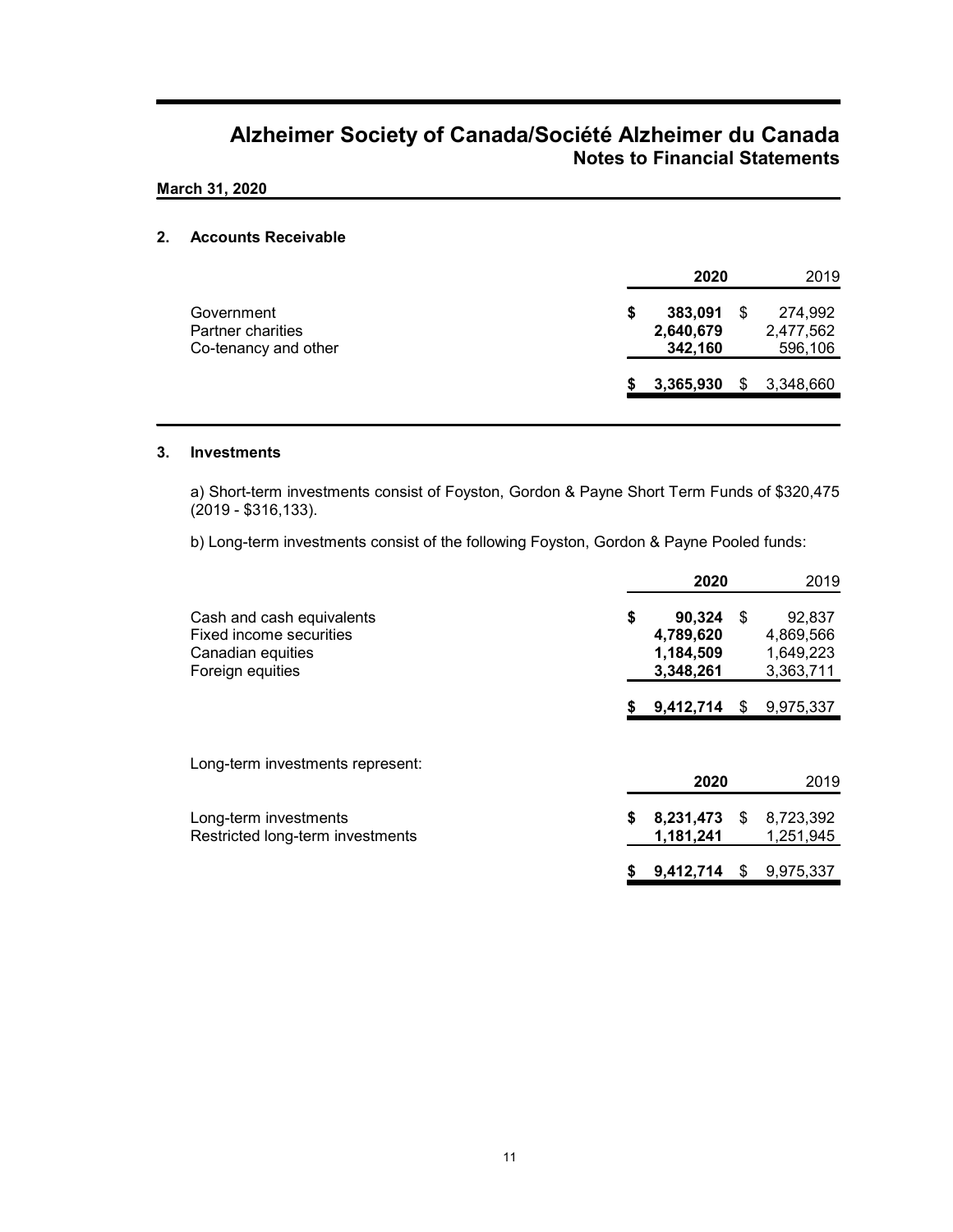# March 31, 2020

# 3. Investments (continued)

c) Realized investment and other income is comprised of:

|                                                                         | 2020                              | 2019                     |
|-------------------------------------------------------------------------|-----------------------------------|--------------------------|
| Unrestricted Fund:<br>Interest and dividends<br>Realized gains          | \$<br>214,279<br>64,331           | \$<br>312,117<br>128,874 |
|                                                                         | 278,610                           | 440.991                  |
| <b>Endowment Fund</b><br>Interest and dividends<br>Realized gains       | 30,253<br>8,805                   | 41,828<br>23,087         |
|                                                                         | 39,058                            | 64,915                   |
| Total realized investment income<br>Other income                        | 317,668<br>376,086                | 505,906<br>533,563       |
| Total realized investment and other income                              | 693,754 \$                        | 1,039,469                |
| d) Unrealized investment losses are comprised of:                       | 2020                              | 2019                     |
| Unrealized losses on investments<br>Unrestricted fund<br>Endowment fund | \$<br>$(610, 632)$ \$<br>(86,093) | (83, 617)<br>(14,126)    |
|                                                                         | \$<br>$(696, 725)$ \$             | (97,743)                 |

# 4. Property and Equipment

|                                                                                               |                                               |    | 2020                                    |   |                                         |    | 2019                                    |
|-----------------------------------------------------------------------------------------------|-----------------------------------------------|----|-----------------------------------------|---|-----------------------------------------|----|-----------------------------------------|
|                                                                                               | Cost                                          |    | Accumulated<br>Amortization             |   | Cost                                    |    | Accumulated<br>Amortization             |
| Furniture and fixtures<br>Computer equipment<br>Leasehold improvements<br>Telephone equipment | \$<br>144,665<br>182,117<br>141,435<br>49,045 | \$ | 132,413<br>160,688<br>131,076<br>28,567 | S | 132,265<br>169,379<br>138,150<br>25,862 | S  | 130,100<br>147,328<br>130,219<br>25,862 |
|                                                                                               | 517,262                                       | S  | 452,744                                 | S | 465,656                                 | S  | 433,509                                 |
| Net book value                                                                                |                                               | \$ | 64,518                                  |   |                                         | \$ | 32,147                                  |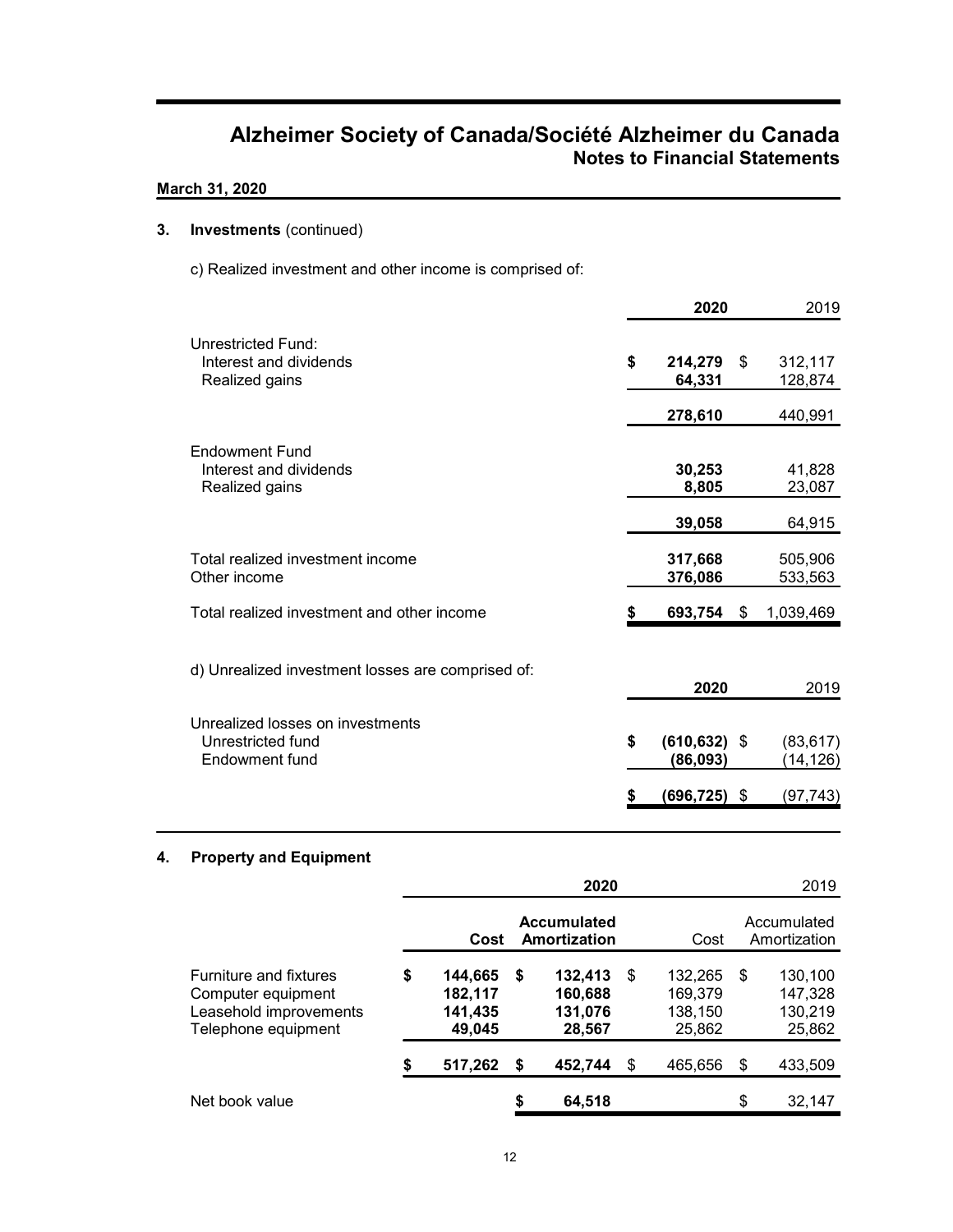# March 31, 2020

# 5. Accounts Payable and Accrued Liabilities

|                                                                     |                         | 2020                          | 2019                 |  |
|---------------------------------------------------------------------|-------------------------|-------------------------------|----------------------|--|
| Trade accounts payable and accrued liabilities<br>Partner charities | 641,415 \$<br>2,763,084 |                               | 530,995<br>3,781,806 |  |
|                                                                     |                         | <b>3,404,499</b> \$ 4,312,801 |                      |  |
|                                                                     |                         |                               |                      |  |

# 6. Deferred Revenue

Current and long-term deferred revenue consists of contributions which are designated by the donor to fund future expenses. These contributions will be recognized as revenue when the designated disbursements are made.

|                                                                     |   | 2020                                  | 2019 |                                       |
|---------------------------------------------------------------------|---|---------------------------------------|------|---------------------------------------|
| Balance, beginning of year<br>Contributions<br><b>Disbursements</b> | S | 4,486,290<br>5,471,595<br>(5,642,671) |      | 4,479,612<br>5,895,714<br>(5,889,036) |
| Balance, end of year<br>Less: long-term portion                     |   | 4,315,214<br>(2, 132, 112)            |      | 4,486,290<br>(2, 265, 598)            |
| Current portion of deferred revenue                                 |   | 2,183,102                             |      | 2,220,692                             |

# 7. Research Grants Payable

| Balance, beginning of year<br>Current year grants awarded, net of declined and    | S. | 2,898,025 \$                         | 2.643.636                             |
|-----------------------------------------------------------------------------------|----|--------------------------------------|---------------------------------------|
| terminated awards<br>Payments<br>Terminations of grants awarded in previous years |    | 3,101,828<br>(3,369,611)<br>(45,000) | 3,354,265<br>(3,018,326)<br>(81, 550) |
| Balance, end of year<br>Less: long-term portion                                   |    | 2,585,242<br>(606,599)               | 2,898,025<br>(1,213,738)              |
| Current portion of research funding                                               |    | 1,978,643                            | 1,684,287                             |

2020 2019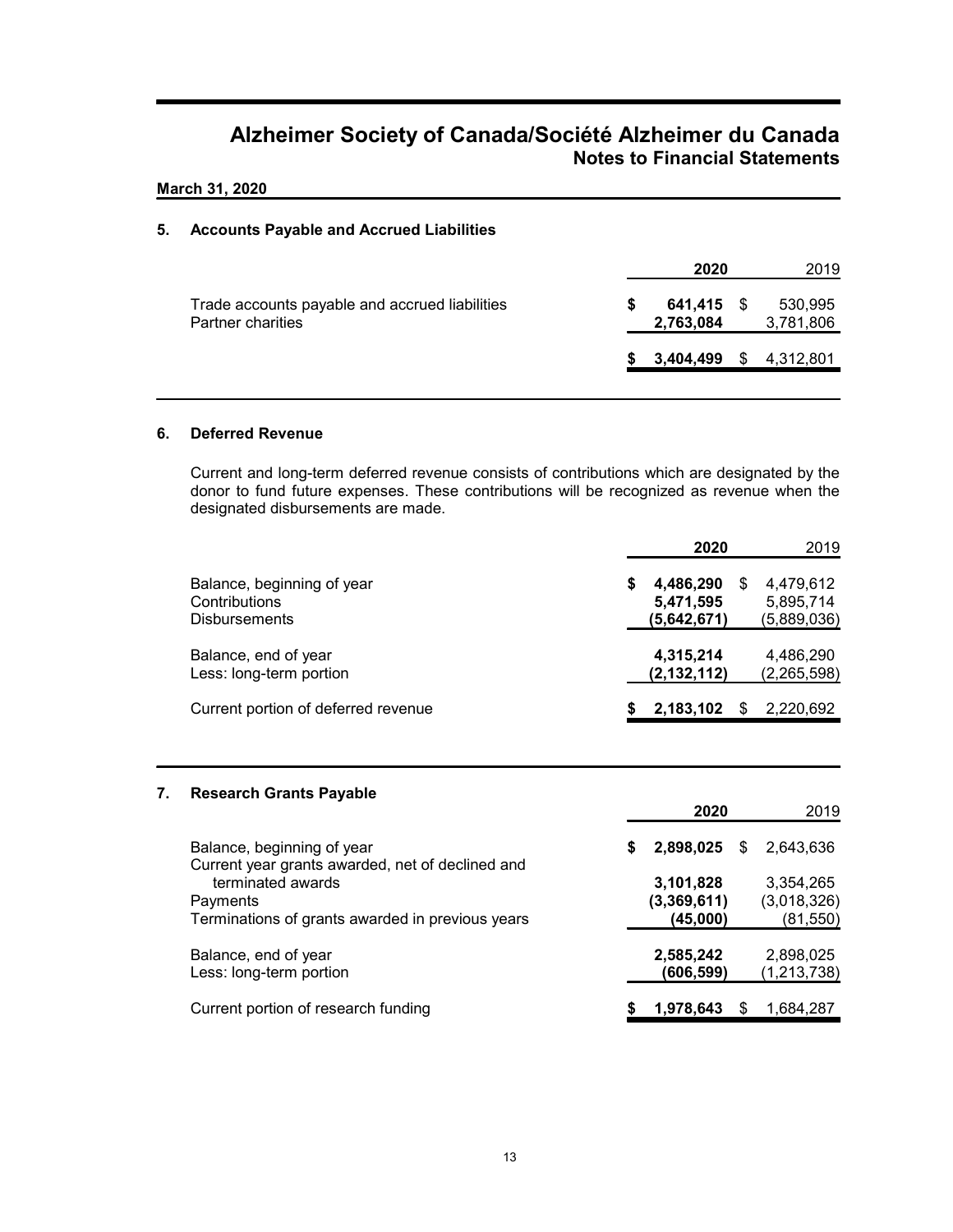## March 31, 2020

# 8. Net Assets Restricted for Endowment Purposes

|                                             |   | 2020               |   | 2019              |
|---------------------------------------------|---|--------------------|---|-------------------|
| Balance, beginning of year<br>Contributions | S | 938,998<br>100,000 | S | 972,936<br>10,000 |
| Investment income                           |   | (52, 702)          |   | 50,789            |
| Transfer of spendable portion               |   |                    |   | (94,727)          |
| Balance, end of year                        | S | 986,296            |   | 938,998           |

The original endowment contributions which must be maintained in perpetuity are \$981,431 (2019 - \$881,431).

The investment income generated from Endowments must be used in accordance with the Endowment criteria. When Endowment contributions do not specify a program area, allocations are made by the Board of Directors. The economic value of the Endowments is protected by an internal restriction limiting the annual amount of investment income that may be spent.

# 9. Federation Agreement

In April 2009, the Society entered into a Federation Agreement ("FA") with the ten Provincial Alzheimer Societies ("Partners").

The FA includes the following financial arrangements:

All funds received by the Society (except Safely Home registrations, investment income, national foundation and corporation revenue, and federal government grants for centrally coordinated national programs) will be distributed to the province from which the funds originated. Direct mail revenue is flowed back to the participating Partners net of the related expense.

The Society's expense budget is supported through assessments to the provincial Partners based on the Partner's percentage of total applicable revenue.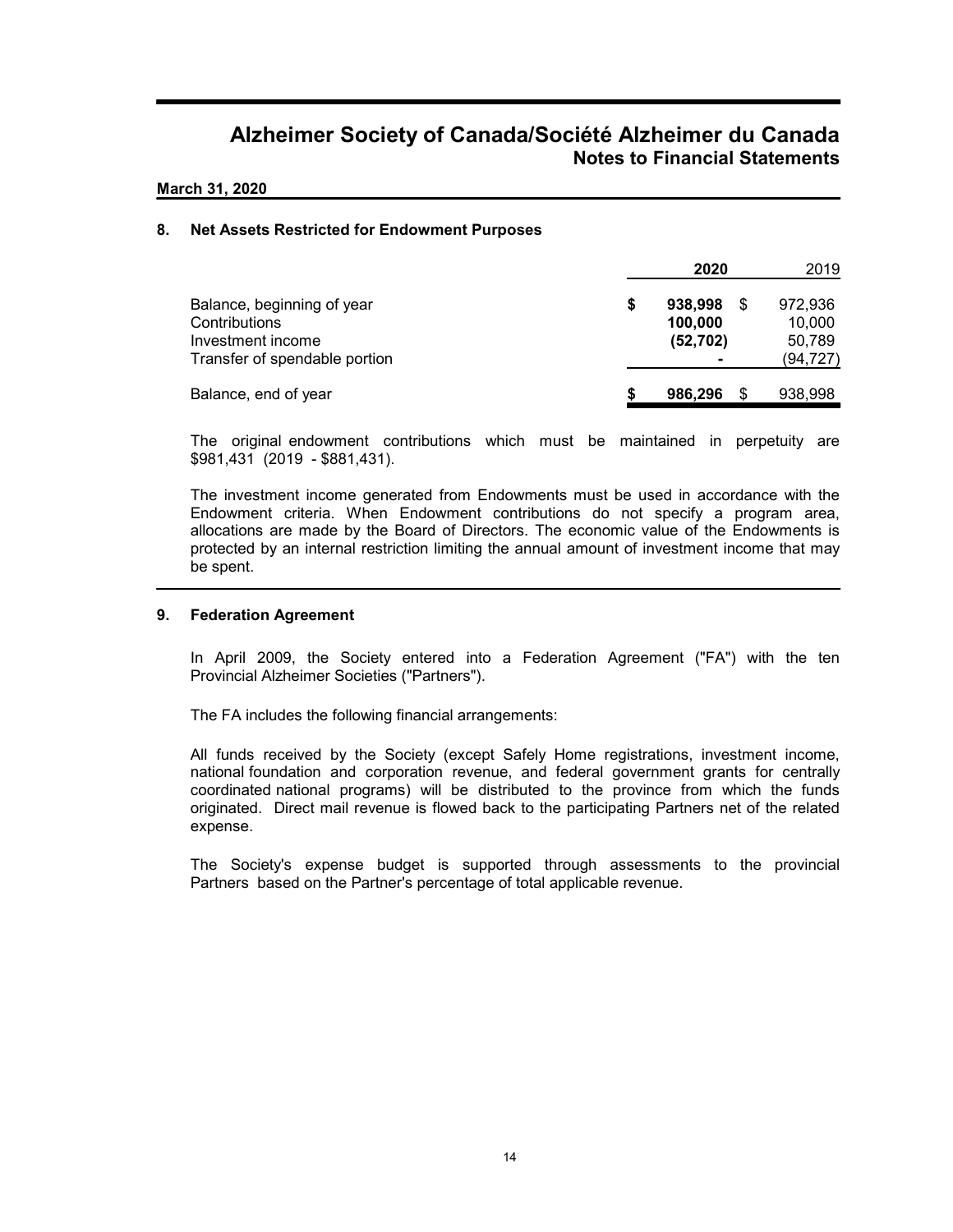# March 31, 2020

# 9. Federation Agreement (continued)

Partner charities revenue:

|                                                                  |    | 2020         |    | 2019         |  |
|------------------------------------------------------------------|----|--------------|----|--------------|--|
| Health partners<br>Research assessment and additional federation | \$ | 599,676      | \$ | 616,649      |  |
| contributions for research                                       |    | 3,495,203    |    | 3,376,820    |  |
| Operating assessment                                             |    | 2,909,318    |    | 2,852,272    |  |
|                                                                  | \$ | 7,004,197    | S  | 6,845,741    |  |
| Partner charities expenses:                                      |    |              |    |              |  |
|                                                                  |    | 2020         |    | 2019         |  |
| Revenue flowed to partners                                       |    | \$15,039,739 | \$ | 12,634,349   |  |
| <b>Partner services</b>                                          |    | 74,207       |    | 181,354      |  |
| Walk for Alzheimer's expenses, net of recovery                   |    | 170,040      |    | 103,170      |  |
|                                                                  |    | \$15,283,986 |    | \$12,918,873 |  |
| Revenue flowed to partners:                                      |    |              |    |              |  |
|                                                                  |    | 2020         |    | 2019         |  |
| Direct mail                                                      | \$ | 6,994,683    | \$ | 6,789,559    |  |
| Donations                                                        |    | 2,978,256    |    | 3,261,846    |  |
| <b>Bequests</b>                                                  |    | 4,261,800    |    | 1,990,144    |  |
| Corporate sponsorship                                            |    | 805,000      |    | 592,800      |  |
|                                                                  | S. | 15,039,739   |    | \$12,634,349 |  |

The gross expenses for the operation of the direct mail program and the Walk for Alzheimer's were \$3,977,392 (2019 - \$4,384,438) which were then billed to the partner charities. These amounts were netted in the Statement of Revenue and Expenses.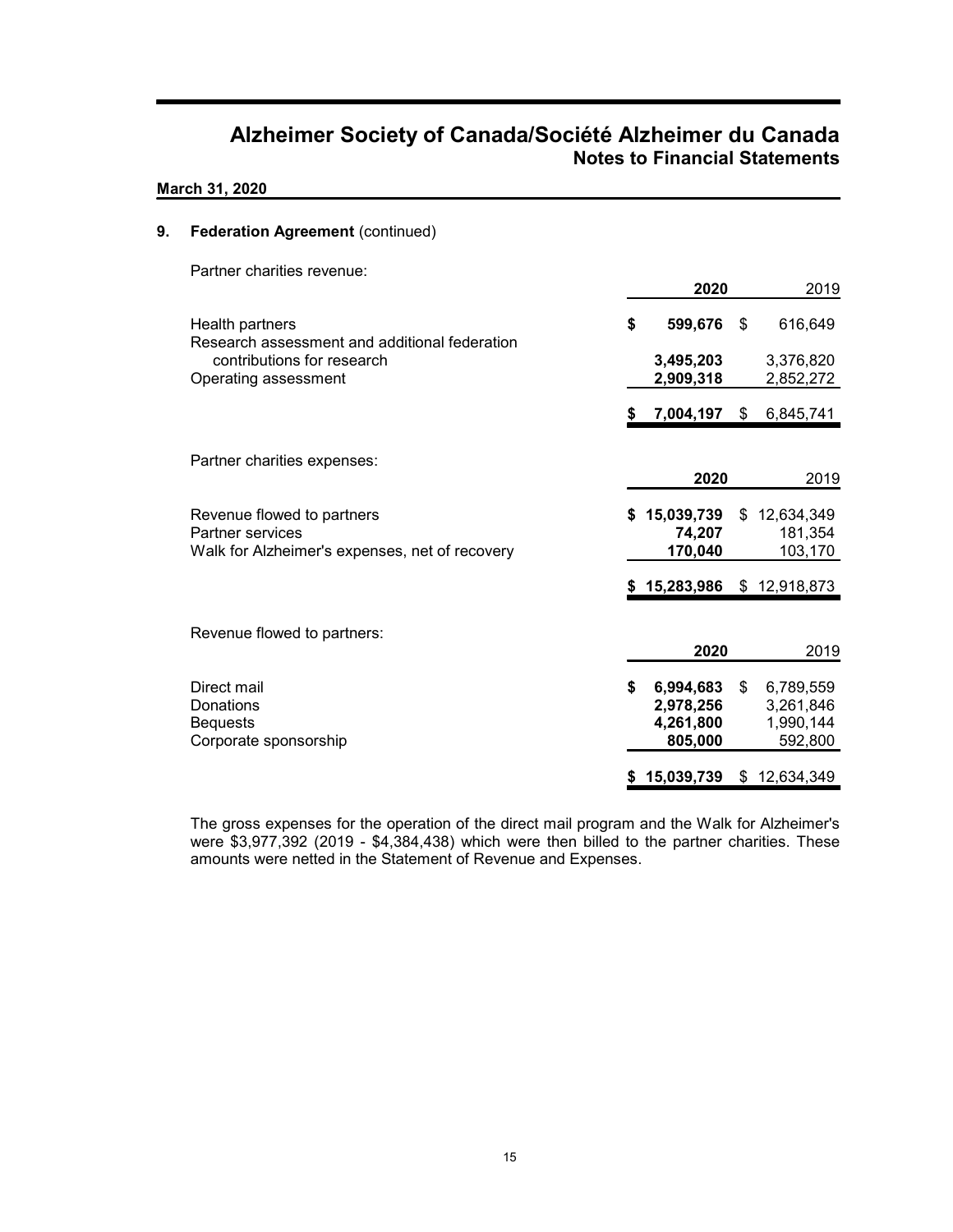### March 31, 2020

## 10. Allocation of Expenses

The Society incurred certain management and administrative salaries and overhead expenses in the aggregate amount of \$1,054,514 (2019 - \$727,398) which are allocated to other expense categories based upon estimates of staff time and costs incurred. These general and administrative expenses are allocated as follows:

|                                             | 2020                                |      | 2019                          |
|---------------------------------------------|-------------------------------------|------|-------------------------------|
| Research Program<br>Services<br>Fundraising | \$<br>127,746<br>650,361<br>276,407 | - \$ | 156,102<br>417,266<br>154,030 |
|                                             | 1,054,514                           | -S   | 727,398                       |

### 11. Credit Facility

The Society has a credit facility in the amount of \$700,000 bearing interest at prime, repayable on demand and is secured by a general security agreement. The line of credit was not utilized during the year (2019 - \$Nil).

# 12. Commitments

Pursuant to the co-tenancy agreement signed on April 1, 2008, the Alzheimer Societies of Canada, Ontario and Toronto co-located in new premises in order to benefit from efficiencies of scale. The lease was subsequently renewed until December 31, 2028. The co-tenancy agreement sets out the terms of the sharing of costs (based on the related cost drivers, which are primarily shared equally by each of the three co-tenants). Shared costs include leasehold improvements, furniture, equipment, rent, phones, and IT.

The Society's portion of the operating lease commitments for the next five years and thereafter is as follows:

| 2021       | \$ | 100,247 |
|------------|----|---------|
| 2022       |    | 101,147 |
| 2023       |    | 101,596 |
| 2024       |    | 102,495 |
| 2025       |    | 102,946 |
| Thereafter |    | 383,457 |
|            |    |         |
|            | S  | 891,888 |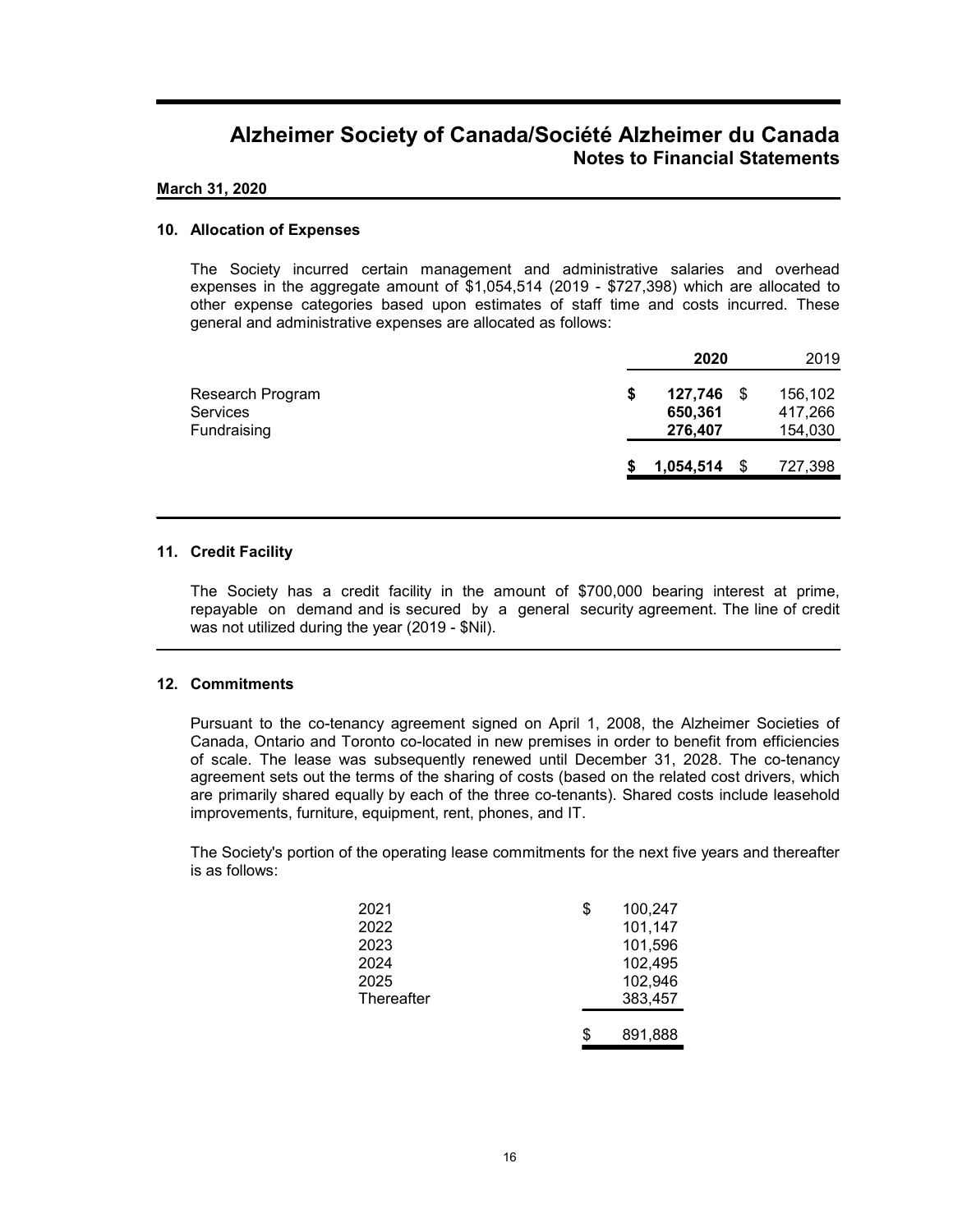# March 31, 2020

# 13. Shared Services

Effective April 1, 2016, the Society, in conjunction with Alzheimer Society of Ontario and Alzheimer Society of Toronto, agreed to merge the finance operations of each organization into one shared services department. Under the terms of the shared services agreement, the Society's portion of costs is determined annually. The cost related to the shared services department for the current year was \$478,822 (2019 - \$501,105) and is included in administration on the statement of revenue and expenses.

## 14. Financial Instruments Risks

### Credit risk

Credit risk arises from the potential that a counterparty will fail to perform its obligations. The Society is exposed to credit risk primarily with respect to its accounts receivable. The Society manages this risk through regular monitoring of balances and continuous communication with debtors.

### Market risk

Market risk is the risk of potential loss caused by fluctuations in fair value or future cash flows of financial instruments through changes in their underlying market value. The Society is exposed to this risk through its short-term and long-term investments. The Society manages its risk through its Statement of Investment Policies and Procedures.

### Interest rate risk

Interest rate risk is the risk that the fair value of future cash flows of a financial instrument will fluctuate because of changes in market interest rates. The Society is exposed to interest rate risk arising from the possibility that changes in interest rates will affect the value of its investments. The Society manages its risk through its Statement of Investment Policies and Procedures.

### Currency risk

Currency risk is the risk that arises from fluctuations in foreign exchange rates. The Society is exposed to currency risk with respect to their long-term investments denominated in U.S. dollars. \$1,620,914 (2019 - \$1,619,668) of investments are held in U.S. dollars.